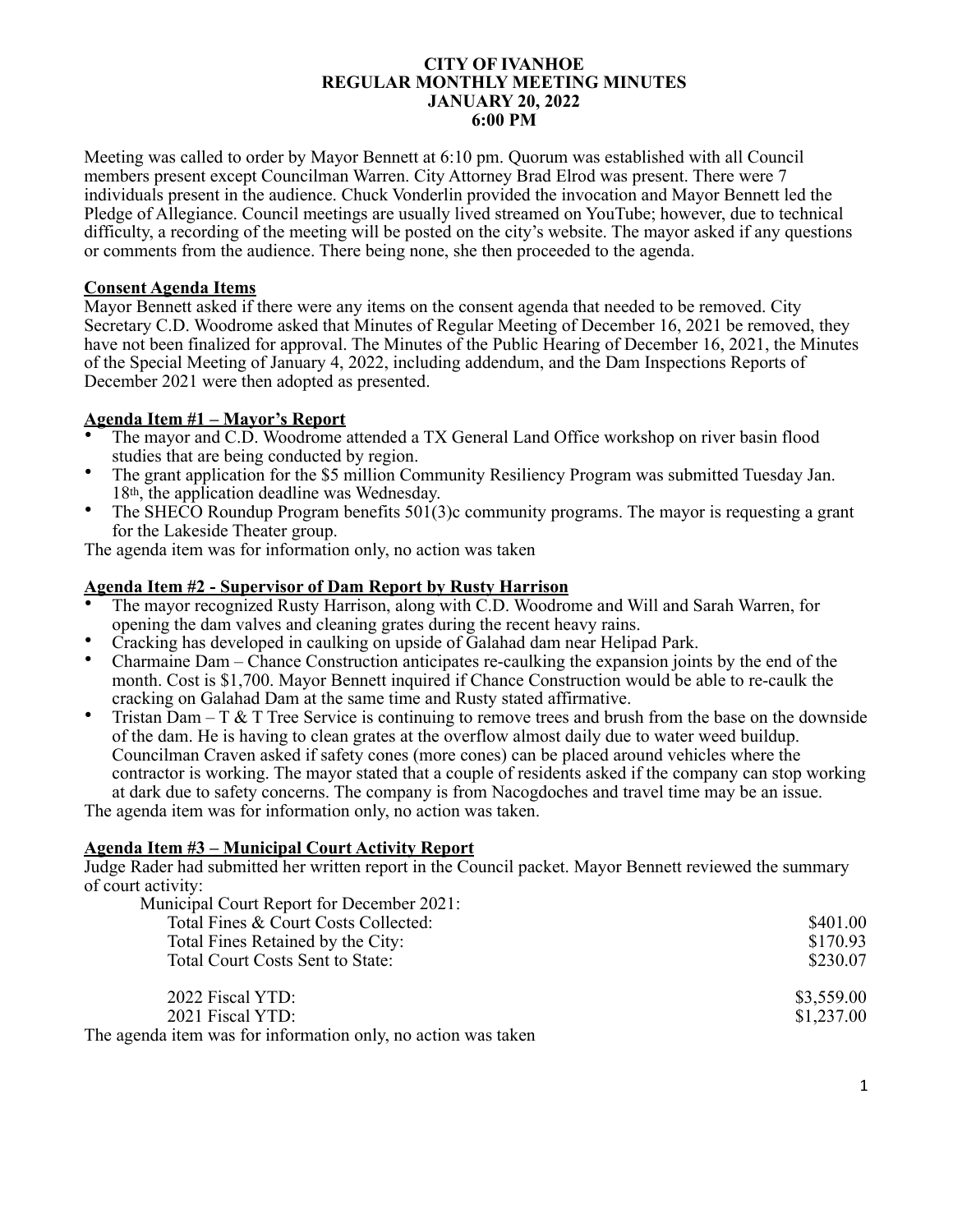# **Agenda Item #4 – City Marshal Activity Report**

| Marshal Terry Riley had submitted his written report in the Council packet: |              |
|-----------------------------------------------------------------------------|--------------|
| Total of Activity Calls to Marshal's Office                                 | $(over)$ 100 |
| Total Calls Received from Tyler County Sheriff's Office                     |              |
| Reports to DA's Office and Year End Reports are complete.                   |              |
| The agenda item was for information only, no action was taken               |              |

# **Agenda Item #5 – City Marshal Policy Addition Regarding Use of Unmanned Aerial Devices (Drones)**

Marshal Riley informed Council that the state requires a Marshal's Department to have an approved policy in place before using an unmanned aerial device in law enforcement. The device can only be operated by a law enforcement officer with a license to operate the unmanned aerial device. Councilman Blackstone made the motion to approve for the record that the City of Ivanhoe is not currently using unmanned aerial devices. Councilman Morris seconded the motion and the motion passed unanimously.

## **Agenda Item #6 – Public Works Report by David Marshall**

David Marshall is ill and no report is available.

## **Agenda Item #7 – Code Enforcement Activity Report**

No official report at this time. Approximately 20 cases have been closed that include junk vehicles, recreational vehicles and dilapidated manufactured homes.

#### **Agenda Item #8 – Discuss/Action Planning & Zoning Commission Recommendations**

P&Z Commission did not meet in December.

#### **Agenda Item #9 – Discuss/Action on Commercial Sign Installation Request by Sarah Davis**

Ms. Davis was not present to submit her request. Mayor Bennett noted that Commercial signs are not allowed in residential districts per city ordinances. She noted that Ms. Davis can apply for a variance, but must provide specifics, such as purpose, location, etc. before consideration by council.

The agenda item was for information only, no action was taken

#### **Agenda Item #10 – Discuss/Action on Contract with Designated Representative for On-Site Septic**

Mayor Bennett informed Council that Mr. Joe Sheaths is licensed by the TX Commission on Environmental Quality as a designated representative. Following a meeting with Mr. Sheets he has agreed to the contract position for \$160 per inspection or enforcement proceeding. Councilman Herrington made the motion to approve the contract with Mr. Sheaths as the city's designated representation and authorize the mayor as contract signatory. Councilman Blackstone seconded the motion and was passed unanimously.

#### **Agenda Item #11 – Discuss/Action on IT/Communications**

Councilman Herrington reminded council about getting another vendor, besides Rarity Communications, to provide a quote on for an assessment of the city's requirement for IT/ communications. Unknown if any attempts have been made to contact Andrew Lawrence. Councilman Herrington made the motion to proceed with Rarity Communications for the I.T. assessment based on the quote of \$2,500 by Rarity Communications. Councilman Morris submitted the second. Councilman Herrington and Councilman Morris voted in favor. Councilman Craven and Councilman Blackstone voted in opposition. Mayor Bennett broke the tie voting in opposition. The motion failed. In further discussion Councilman Craven said due to the importance of I.T. he recommended publishing notice for bids. Councilman Morris noted that he has no problem with seeking additional bids. Councilman Herrington then made the motion to publish notice for bids for I.T. assessment. Councilman Morris provided the second. The motion passed unanimously.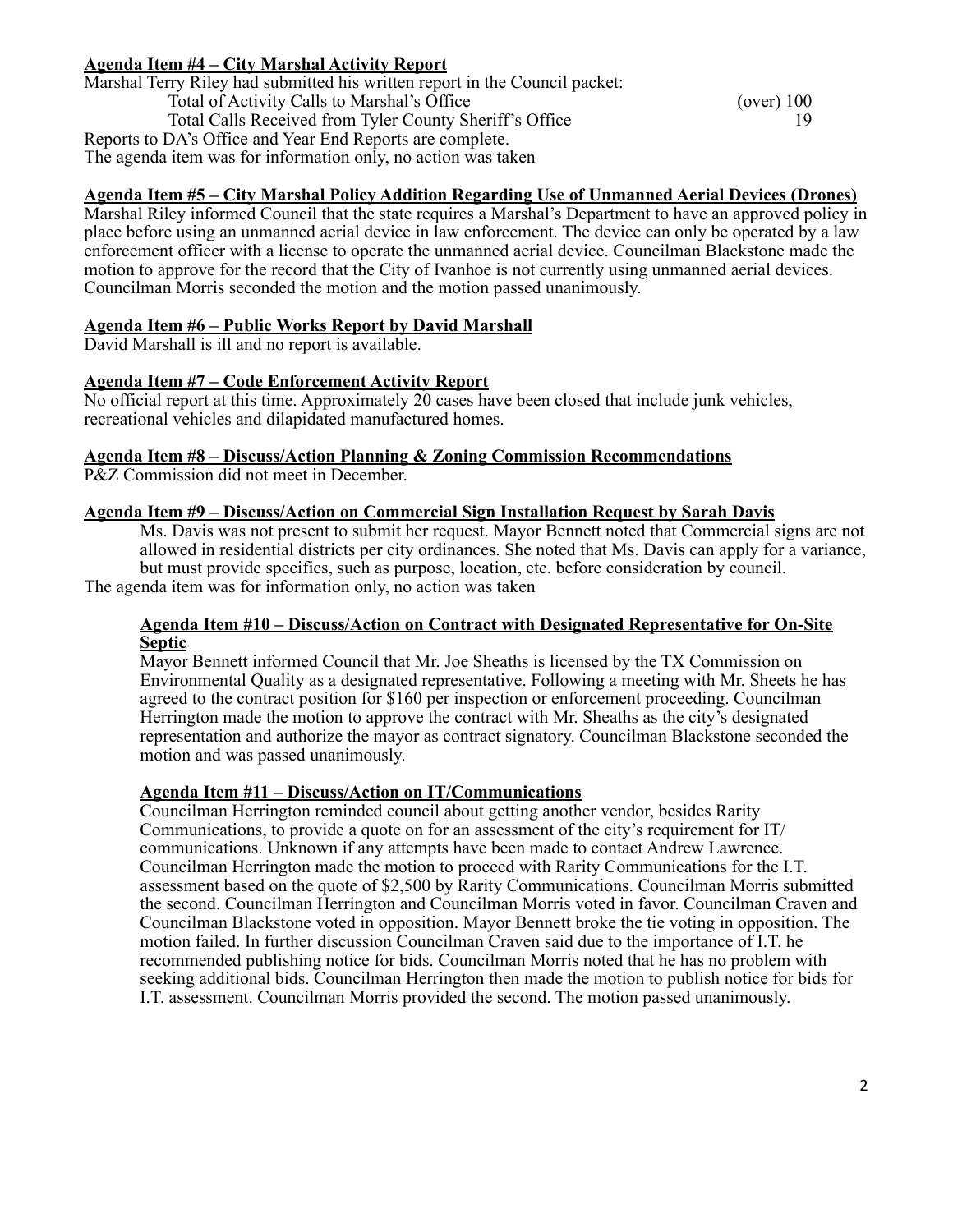#### **Agenda Item #12 – Discuss/Action on Contract with Langford Community Management Services for Coronavirus Recovery Plan Grant Administration & Designating the Mayor or May Pro-tem as Authorized signatory on CRP Documents**

Councilman Herrington made the motion to approve the contract with Langford Community Management Services for grant administration and authorize the mayor or mayor pro-tem as signatory of documents. Councilman Blackstone seconded the motion and the motion passed unanimously.

## **Agenda Item #13 – Discuss/Action Adoption on Contract with LJA Engineering for Coronavirus Recovery Plan Grant Application**

Councilman Morris made the motion to approve the contract with LJA Engineering for the Coronavirus Recovery Plan grant engineering. The motion was seconded by Councilman Herrington and the motion passed unanimously.

# **Agenda Item #14 – Discuss/Action on Appointment/Reappointment of Planning & Zoning Commission Members**

Mayor Bennett informed Council that current Planning & Zoning Commission members David Rader and Jeff Heck have terms ending in February. They have agreed to continue to serve on the P&Z Commission. Councilman Herrington made the motion to approve the reappointment of David Rader and Jeff Heck. The motion was seconded by Councilman Blackstone and it passed unanimously.

# **Agenda Item #15 – Discuss/Action on December 2021 Financial Report**

- C.D. Woodrome stated that the financial report for December 2021 is not available for approval due to delays from the accountant. Bank statements of all accounts for December were included in the Council packet for review.
- The 2021 Audit work has been delayed: The online version of Quickbooks does not allow separate reporting of line items from the different accounts that the auditing firm of Davis, Heineman & Co. needs to complete the audit. This may require time consuming data reentry in a different accounting program. Davis, Heineman & Co's. fee for the FY-2022 audit will cost approximately \$10,500. The cost of the audit may increase if data reentry is required. To meet the requirements for auditing multiple funds the city will need to transition to fund accounting software. Costs for the fund accounting software start at \$2,000 per year for software as a service or \$6,000 to purchase. The auditor is researching the various software programs to see which best meets the needs of the city at the least cost.
- Sales Tax Received to Date for FY-2022: \$27,337
- Ad Valorem Taxes to Date for FY-2022: \$131,824.68

Following the Treasurers presentation and recommendation to continue utilizing the services of Davis, Heineman & Co for the Fy-2022 audit, Councilman Morris made the motion to approve the contract with Davis, Heineman  $\&$  Co. The motion was seconded by Councilman Craven and motion passed unanimously. No Council action was taken on the December Financial report.

#### **Agenda Item #16 – Discuss/Action Update Relating to Ontiveroz Legal Proceeding** No action taken.

# **Agenda Item #17 – Discuss/Action on Employee Handbook Updates on Paid Time Off & Sick**

# **Leave**

Mayor Bennett postponed the agenda item for additional review.

# **Agenda Item #18 – Executive Session**

No Executive Session was needed.

# **Agenda Item #19 – Communications from Audience – Other Items**

No comments or questions from the audience.